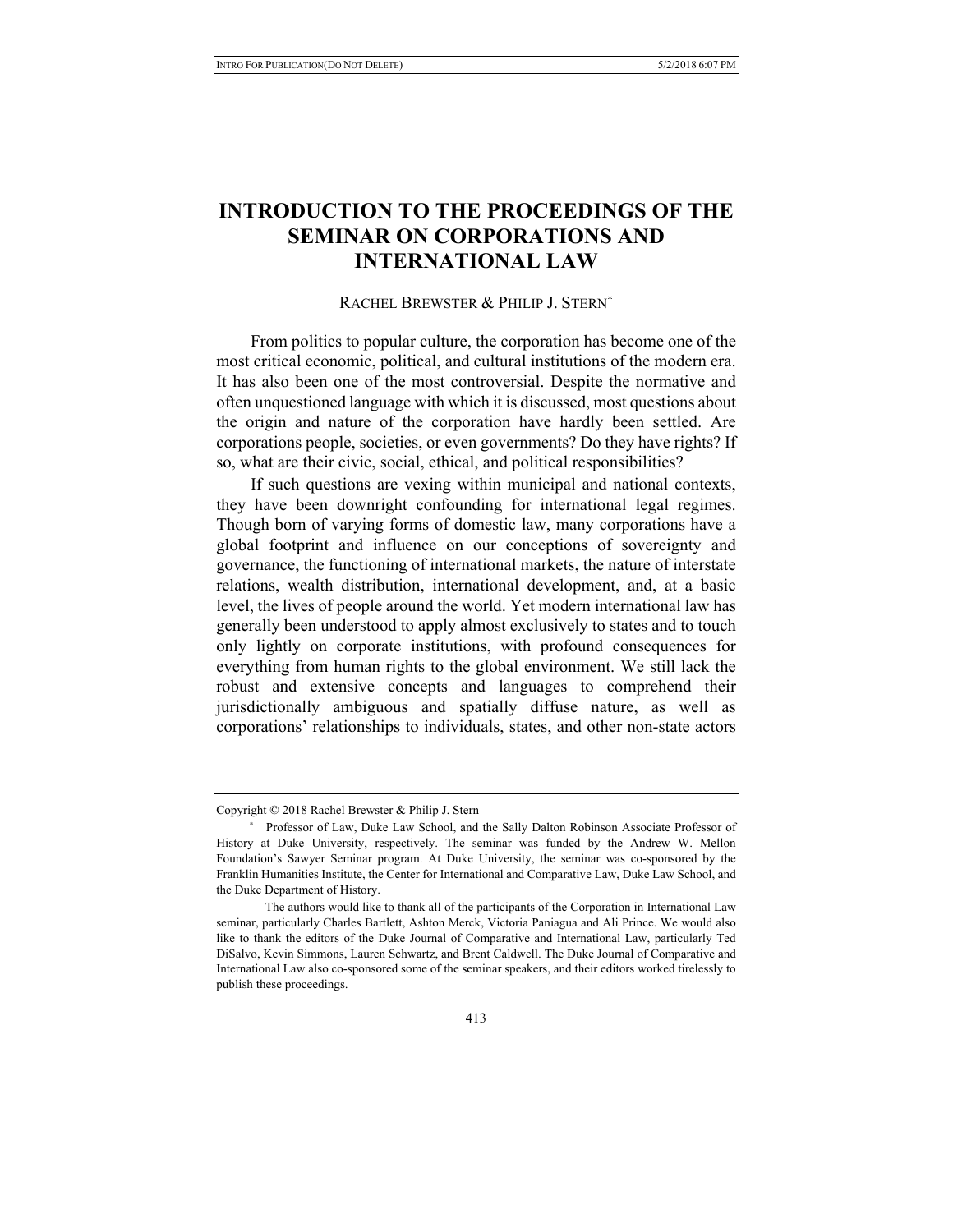in a world filled with various independent or semi-independent political agents besides the nation-state.

Our 2017-18 Seminar in Corporations and International Law, with generous funding from the Andrew W. Mellon Foundation and support from units across Duke's campus, brought together local faculty and students with an interdisciplinary community of scholars to wrestle with these complex issues about the past, present, and future of the global corporation. If our understanding of the modern multinational or supranational corporation has been blinkered by pervasive assumptions about the nature of the modern state and international regimes, that understanding has also often been provincialized by disciplinary boundaries, not only within the humanities but also among social sciences and professional discourses, such as law and business management. Though interest in the corporation cuts across a range of fields, those perspectives are very rarely placed into dialogue with one another. This is especially true for the relationship between business and legal scholarship, on the one hand, and historical approaches, on the other. The former two fields, so often concerned with prevailing practices concerning corporate rights and behavior—what is, rather than what ought to be—could be greatly enriched by a critical engagement with historical approaches that deal by nature with what has been. In particular, the capacity to reach back beyond the twenty-first century allows us to see beyond the confines of our own assumptions about the centrality, even exclusivity, of national frameworks in shaping corporate law and behavior. Historians, on the other hand, can often be stymied by the contemporary implications of their subjects of study. Some resist engaging those implications at all, while others might draw analogical connections between the past and present that are frequently far too linear, simplified, or detached from the kinds of dayto-day concerns that inform international and global legal and business regimes. Moreover, both these approaches—the historical and the legal—are productively interrogated by a range of other analytical lenses.

In other words, whether envisioned as a person, society, or culture, the corporation begs for broad interpretations from the humanities and interpretive social sciences, in direct dialogue with the immediate concerns of business, law, and policy making. We have had such an opportunity this year to frame and explore these issues with a diverse range of interlocutors: not just historians and legal scholars, but also geographers, anthropologists, political scientists, economists, literary theorists, and others. This investigation is also timely, given both the constant concerns raised by corporations in the contemporary world but also the growing but largely uncoordinated body of scholarship about them. Together we have enjoyed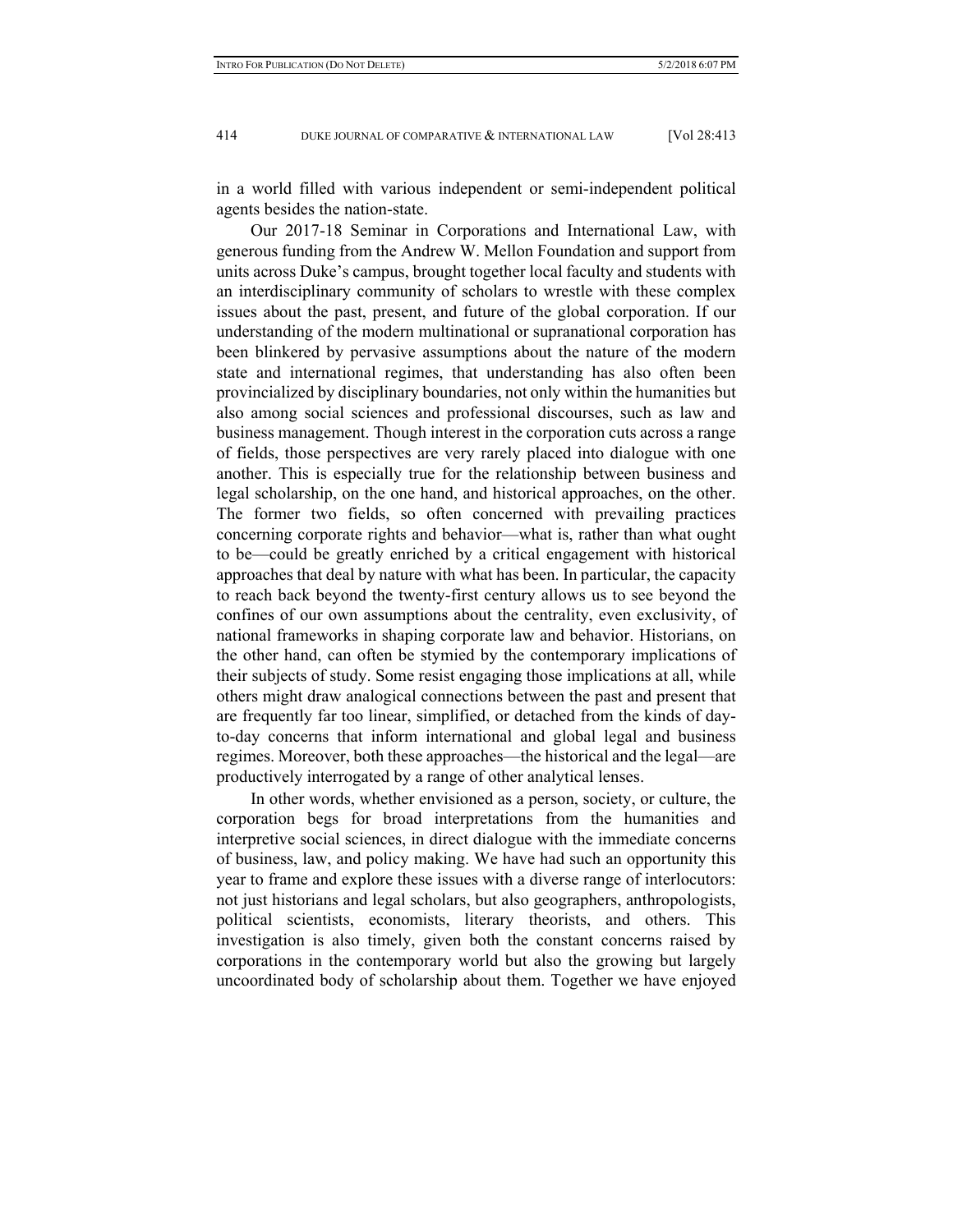the space to reimagine the way corporations themselves ought and should govern, and be governed, in an ever-globalizing world.

Much of the early work of the seminar— led by a core team of ourselves and three postdoctoral and graduate fellows and involving a dynamic group of over 50 student and faculty participants, broad readings in the field, and nearly a score of invited speakers and discussants, whose original contributions are represented by the seven contributions here—revolved around explorations of the nature of the corporation: how it developed out of various other forms of corporate identity, such as medieval church governance, universities, as well as urban municipalities; shifts in general incorporation in the nineteenth century and the emergence of the multinational, multidivisional corporate firm in the twentieth century. We looked at the ways in which thinking about the corporation informed early modern literary, political, and economic thought, from medieval European theories of sovereignty through Thomas Hobbes's understanding of the state to Adam Smith.<sup>1</sup> We also traced the origins of international law, in whose development corporations were intimately involved. Modern reflections on the evolution of international law often focuses exclusively on states, but corporations were themselves part the dialogue regarding what constituted the laws of nations. Not only did corporations provide sovereigns with prestige, access to export markets, and the material resources to withstand years of warfare, $2$  corporations themselves were also acknowledged by contemporary jurists to be able to possess the markers of sovereignty, such as declaring war and possessing governance rights over territory.<sup>3</sup>

Rather than existing in clear legal hierarchy, the international system was characterized by pluralistic governance where overlapping and shifting jurisdictional lines provided for a vernacular of interstate and inter-polity jurisprudence that was highly negotiable and fluid among monarchs, republics, corporations, localities, and a host of other actors, from the Pope to pirates.<sup>4</sup> As Lauren Benton's essay in this collection shows quite clearly, ideas about law, violence, diplomacy, and conquest were worked out in the

 <sup>1.</sup> *E.g.*, J.P. Canning, *Law, Sovereignty, and Corporation Theory*, *in* THE CAMBRIDGE HISTORY OF MEDIEVAL POLITICAL THOUGHT (J.H. Burns ed., 1988); Quentin Skinner, *A Genealogy of the Modern State*, 162 PROC. BRIT. ACAD. 325–70 (2008); Sankar Muthu, *Adam Smith's Critique of International Trading Companies: Theorizing "Globalization" in the Age of Enlightenment*, 36 POL. THEORY 185–212 (2008); HENRY S. TURNER, THE CORPORATE COMMONWEALTH: PLURALISM AND POLITICAL FICTIONS IN ENGLAND 1516–1651 (2016).

 <sup>2.</sup> Andrew Fitzmaurice, *The Dutch Empire in Intellectual History*, 132 BMGN – LOW COUNTRIES HIST. REV. 97–109 (2017).

 <sup>3.</sup> José-Manuel Barreto, *Cerberus: Rethinking Grotius and the Westphalian System*, *in* INTERNATIONAL LAW AND EMPIRE 149–76 (Martii Koskenniemi et al. eds., 2017).

 <sup>4.</sup> Brian Z. Tamanaha, *Understanding Legal Pluralism: Past to Present, Local to Global*, 30 SYDNEY L. REV. 375–411 (2008).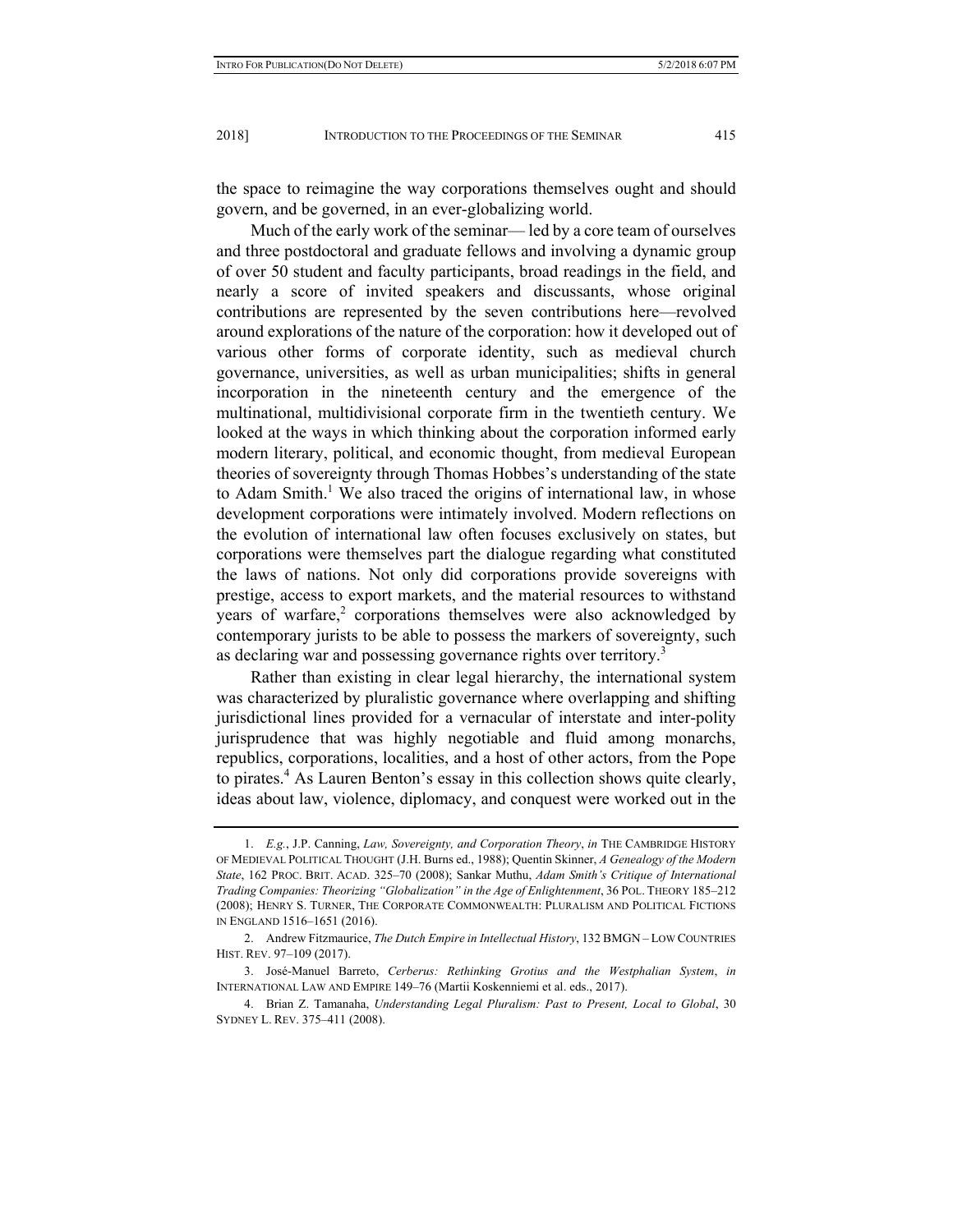debates, conflicts, negotiations, and subjugations that defined the process of conquest. As she also indicates, like many others who participated in this ongoing discussion, the history of international law is inseparable from the history of empire, and vice versa.<sup>5</sup>

Likewise, the history of empire was intimately connected with the history of corporations, which, in many places and times, did the business of colonial trade, expansion, and plantation, and underwrote a highly negotiable, pluralistic system of private and public rules.<sup>6</sup> Indeed, early modern empire building was rarely done by states—themselves still in the fifteenth, sixteenth and seventeenth centuries in the process of formation and expansion. As Benton shows, conquistadores worked with expansive autonomy and authority not only to conquer but to define its terms and meanings. Elsewhere the history of European expansion is the history not only of Crowns and Parliaments but pirates, privateers, missionaries, proprietors, merchant networks, and others, whose *de facto* and formal power frequently overlapped, clashed, and layered to make colonial expansion possible. Not least among those vying for place and precedence in this overseas expansion were corporations, which fluidly combined the impulses of commerce with the prerogatives of sovereignty. Corporations, like the European East India Companies, often were the first movers of territorial intrusions, chartered by monarchs and republics but possessing independent rights to govern people, places, and goods as they circulated around the early modern world.<sup>7</sup>

Even into the nineteenth and early twentieth centuries the ambiguity and fluidity of corporate and state power continued to be negotiated with formal state governance often being reactive to, rather than preceding, corporate innovations. Even as older forms of colonial corporations, like the East India Companies, gave way to modern state rule of empires, others from

 <sup>5.</sup> For a useful summary, *see* Martti Koskenniemi, *Expanding Histories of International Law*, 56 AM. J. LEGAL HIST. 104–22 (2016), and Martti Koskenniemi, *A History of International Law Histories*, *in* THE OXFORD HANDBOOK OF THE HISTORY OF INTERNATIONAL LAW (Bardo Fassbender, Anne Peters, Simone Peter & Daniel Högger eds., 2012). For examples, *see* ANTONY ANGHIE, IMPERIALISM, SOVEREIGNTY, AND THE MAKING OF INTERNATIONAL LAW (2004); EDWARD KEENE, BEYOND THE ANARCHICAL SOCIETY: GROTIUS, COLONIALISM AND ORDER IN WORLD POLITICS (2002); and of course, among others of her work, LAUREN BENTON, A SEARCH FOR SOVEREIGNTY: LAW AND GEOGRAPHY IN EUROPEAN EMPIRES 1400–1900 (2009).

 <sup>6.</sup> LAUREN BENTON & LISA FORD, RAGE FOR ORDER: THE BRITISH EMPIRE AND THE ORIGINS OF INTERNATIONAL LAW, 1800–1850 (2016); STEVEN PRESS, ROGUE EMPIRES: CONTRACTS AND CONMEN IN EUROPE'S SCRAMBLE FOR AFRICA (2017).

<sup>7</sup>*.* Philip J. Stern*, "Bundles of Hyphens": Corporations as Legal Communities in the Early Modern British Empire*, *in* LEGAL PLURALISM AND EMPIRES (Lauren Benton & Richard J. Ross eds., 2013).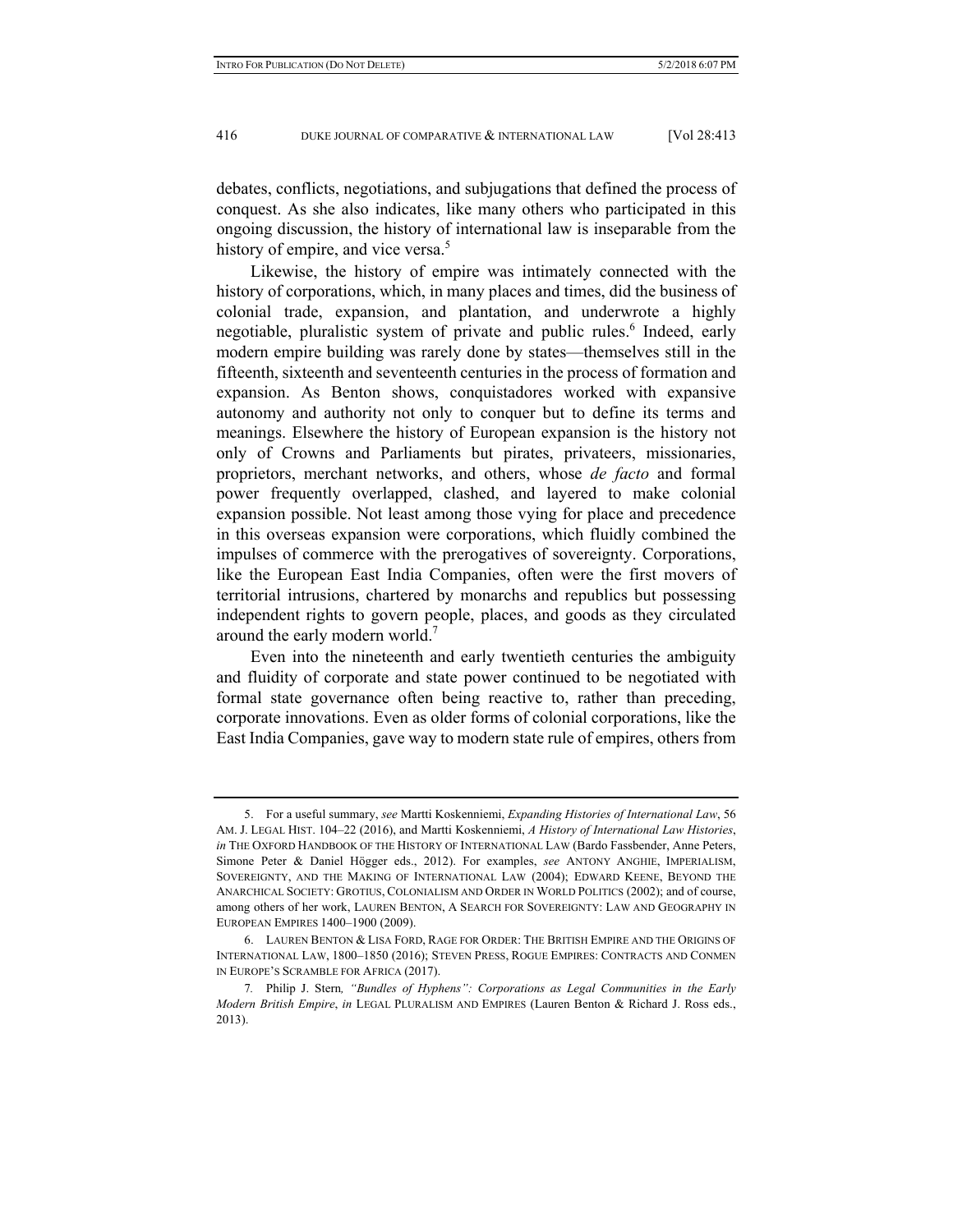British Borneo to the Belgian Congo, arose to take their place.<sup>8</sup> King Leopold's International African Association, Andrew Fitzmaurice's shows in his essay, did not just happen through force of will but required complex legal acrobatics and a reimagining—or, perhaps, resuscitation—of principles of international law that could justify and authorize his efforts. Moreover, Fitzmaurice reminds us that it is not just the law, but the lawyer, who plays a role in bridging the gap between corporations and international law; it was Travers Twiss, more than Leopold himself, who produced arguments that would facilitate corporate involvement in the so-called "Scramble for Africa," but those ideas arose, as Fitzmaurice argued, from a variety of sources, from clever re-readings of Ovid's Metamorphoses to Twiss's familiarity with marriage law and indeed his own peculiar and scandalous marital circumstances themselves.<sup>9</sup>

As many of our interlocutors this year showed, corporations can and do exert and assert jurisdictional and governmental authority, often confusing any supposedly firm lines we might think we draw between sovereignty and property.<sup>10</sup> These concerns seem to be particularly vibrant when looking at the ways in which extractive industries, such as mining, make various forms of claims to rights and governance over both the land and people encompassed by their transnational operations.<sup>11</sup> The expansion of oil and gas concerns in Utah during the George W. Bush administration, Josh Barkan's article shows, reveals the confusions and consequences of the cession of "public land for corporate-led resource extraction and development," and the powerful but ambiguous intersections of neoliberal policymaking, capitalism, and state authority.12 Going back a century and half a world away, Steven Press reveals similar concerns about the fuzzy boundaries between public and private that arose in the tensions in German debates over diamond mining and colonial expansion in early twentiethcentury southwest Africa, where various diamond corporations, including but hardly exclusively De Beers, "grew so great, and . . . so extensive, that a

<sup>8</sup>*.* PRESS, *supra* note 6; PHILIP J. STERN, THE COMPANY-STATE: CORPORATE SOVEREIGNTY AND THE EARLY MODERN FOUNDATIONS OF THE BRITISH EMPIRE IN INDIA (2011).

<sup>9</sup>*.* Andrew Fitzmaurice, *The Expansion of International Franchise in the Late Nineteenth Century*, 28 DUKE J. COMP. & INT'L L. 449 (2018).

<sup>10</sup>*. See* ANDREW FITZMAURICE, SOVEREIGNTY, PROPERTY AND EMPIRE, 1500–2000 (2014).

<sup>11</sup>*.* MARINA WELKER, ENACTING THE CORPORATION: AN AMERICAN MINING FIRM IN POST-AUTHORITARIAN INDONESIA (2014).

<sup>12</sup>*.* Joshua Barkan, *Law, Territory, and Sovereignty: Some Issues Raised by the Corporate Control of Land*, 28 DUKE J. COMP. & INT'L L. 463 (2018).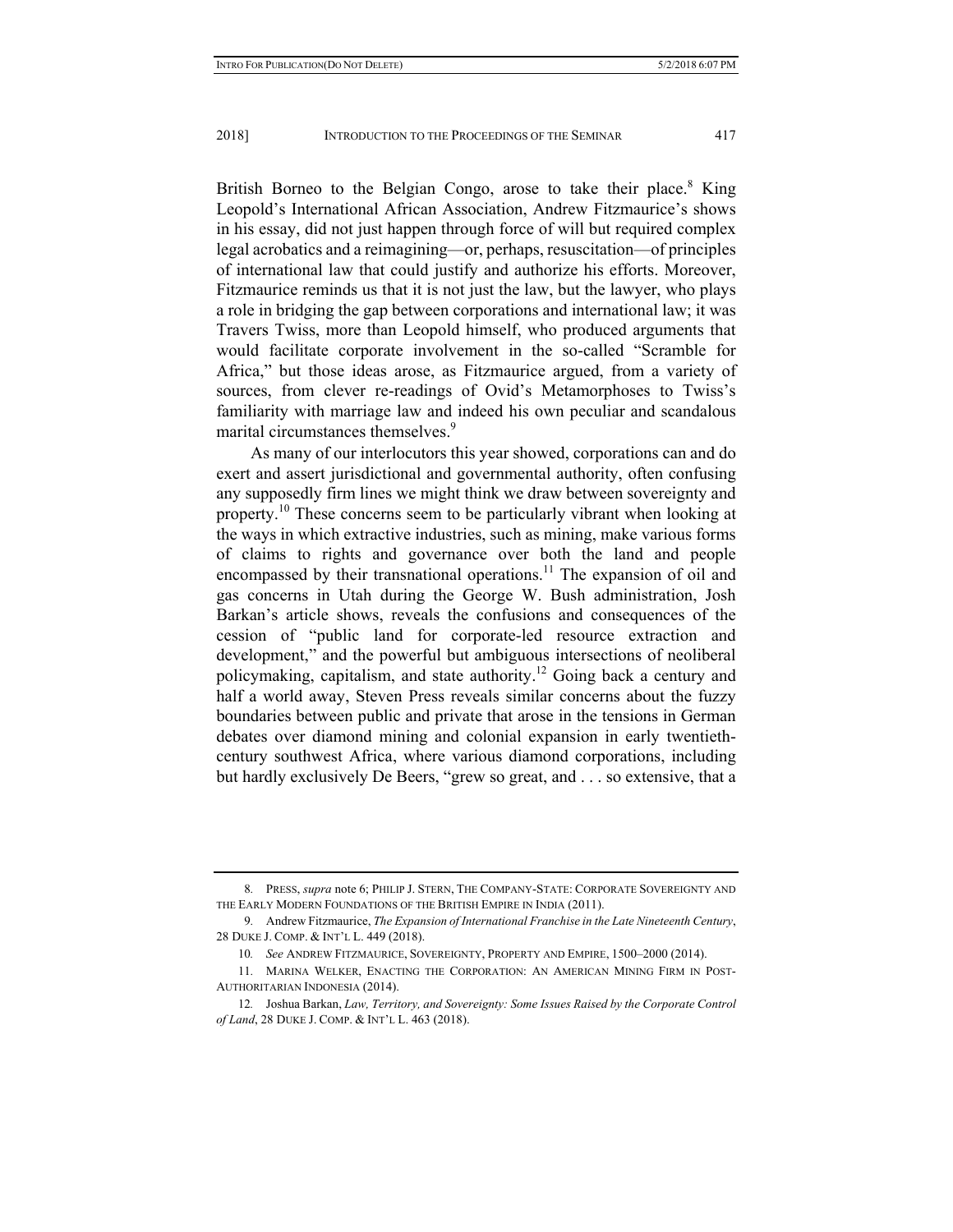given state's recognized supremacy in international and domestic eyes could prove irrelevant to negotiations."<sup>13</sup>

This was not the first, nor the last, time our seminar discussions turned to diamonds, as we discovered not only their extraction but also their trade served as a powerful example of the extent of "stateless commerce" in the twenty-first century, as well as ways in which the modern state or multinational capitalism has not fully or universally overcome the ethnic, community, and trust-based networks of the medieval world with which it has supposedly done away.<sup>14</sup> Moreover, it raises a further question that became fundamental to our explorations: how does thinking about corporations help us reimagine the very nature, and exclusivity, of the state? As Natasha Wheatley shows in her contribution, in the chaos and collapse of the Habsburg Empire in East Central Europe, ideas about how to protect minorities tested and produced new ideas about corporate and legal personality of ethnic groups as corporate persons. Though the second half of the twentieth century has persuaded us the individual is at the intersection of human rights and international law, Wheatley uncovers an alternative set of ideas in which the "groupness" of rights, and the collective legal subjectivity of those groups, was another solution to the problem of protection.<sup>15</sup>

Wheatley's paper calls to mind a wide range of ways in which our discussions turned to paths not taken and the recovery of approaches to the problems of corporations from different times and places that might offer, by way of thought experiment, alternative solutions to our current dilemmas. Repeated encounters with the so-called English "pluralists"—Harold Laski, Frederic Maitland, and others inspired by the work of the mid-nineteenth century German jurist Otto von Gierke—reminded us that early twentiethcentury political and legal thought did not only produce ideas about the singularity of state sovereignty in an international system; it also offers us a second possibility, one which suggests the legal personality of corporations arises not from a legal fiction but from a real, organic product of the social capacities of human group-life: "It is clear enough," Laski suggests, "that unless we treat the personality of our group persons as real and apply the fact of that reality throughout the whole realm of law, what we call justice will, in truth, be no more than a chaotic and illogical muddle."<sup>16</sup>

<sup>13</sup>*.* Steven Press, *Sovereignty and Diamonds in Southern Africa, 1908–1920*, 28 DUKE J. COMP. & INT'L L. 473, 480 (2018).

<sup>14</sup>*.* Barak Richman*,* STATELESS COMMERCE: THE DIAMOND NETWORK AND THE PERSISTENCE OF RELATIONAL EXCHANGE (2017).

<sup>15</sup>*.* Natasha Wheatley, *Making Nations into Legal Persons Between Imperial and International Law: Scenes from a Central European History of Group Rights*, 28 DUKE J. COMP. & INT'L L. 481 (2018).

<sup>16</sup>*.* Harold J. Laski, *The Personality of Associations*, 29 HARV. L. REV. 404, 426 (1916).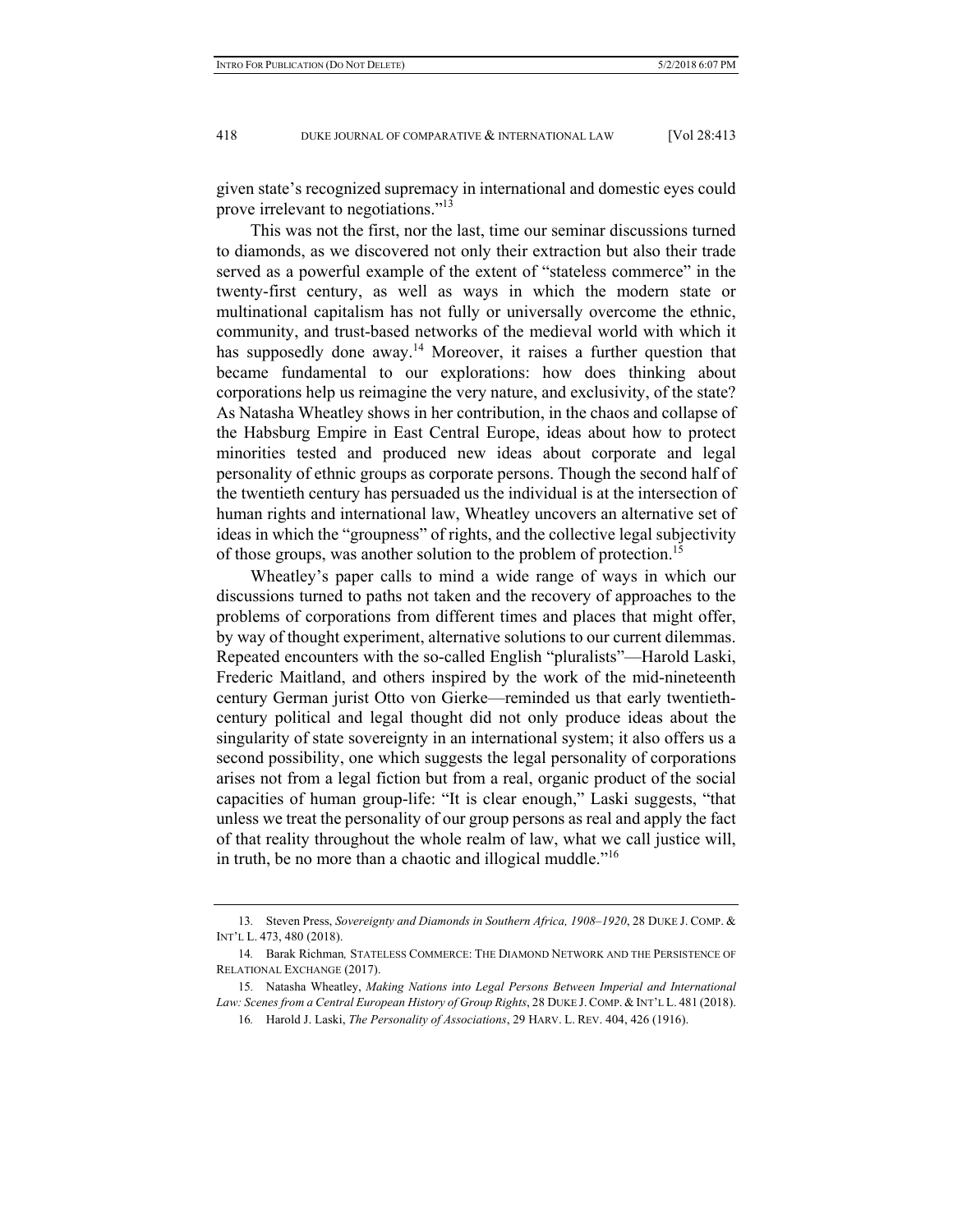The history of corporations in establishing the outlines of the international order, whether through empire or state building, helps open new questions about the foundations as well as the nature of our assumptions about the location of public authority and governance, as well as the responsibility and liability of corporations on the international stage.<sup>17</sup> Corporations did not step into this pre-existing system and figure out how to best act under exogenously given rules; corporations in part created this system and have shaped and reshaped it (under some constraints). Although American courts have recently focused on whether corporations are subjects of international law (*e.g., Kiobel*, <sup>18</sup> *Jesner v. Arab Bank*19), the better question may be where the state-corporate line begins and ends in the history of the international order—though increasingly we realize the answers are necessarily more heuristic and tentative than dispositive.

Into the modern era, corporations and states still coordinate and contest the outlines of the international order. Corporations were the drivers of development in international law, establishing the commercial relationships that characterize colonialism and often creating the crises that demanded the development of new legal institutions. Corporations were of course politically influential with states, but they also did, and do, drive states' foreign policies—or often constructed their very own foreign policies, as Steve Coll shows in his fabulous book about ExxonMobil, that can be often at odds with their supposedly "home" governments.<sup>20</sup> As a result, the limits of an exclusive state system of global order, and the very understanding about whether corporations could or should themselves become members of the society of nations, was open for debate. $2<sup>1</sup>$ 

Another major question of the seminar has been the extent to which international law imposes a meaningful constraint on multinational corporations or whether the structure of the system primarily empowers corporations. One key area of focus in this regard has been international

 <sup>17.</sup> *E.g.*, Janet MacLean, *The Transnational Corporation in History: Lessons for Today?* 79 IND. L. J. 363 (2004); Erika George, *Incorporating Rights: Empire. Global Enterprise and Global Justice*, 10 U. ST. THOMAS L. J. 917 (2013); Beth Stephens, *The Amorality of Profit: Transnational Corporations and Human Rights*, 20 BERKELEY J. INT'L L. 45 (2002).

 <sup>18.</sup> Kiobel v. Royal Dutch Petroleum Co., 621 F.3d 111 (2d Cir. 2010), *affʹd on other grounds*, 133 S. Ct. 1659 (2013) ("Kiobel II").

 <sup>19.</sup> *In re* Arab Bank, PLC Alien Tort Statute Litig., 808 F.3d 144 (2d Cir. 2015), *cert. granted*, 85 USLW 3463 (U.S. Apr. 3, 2017) (No. 16–499).

 <sup>20.</sup> STEVE COLL*,* PRIVATE EMPIRE: EXXONMOBIL AND AMERICAN POWER (2013); Ben Coates, *Securing Hegemony Through Law: Venezuela, the U.S. Asphalt Trust, and the Uses of International Law, 1904-1909*, 102 J. AM. HIST. 380 (2015).

 <sup>21.</sup> *E.g.*, Fleur Johns, *Theorizing the Corporation in International Law*, *in* THE OXFORD HANDBOOK ON THE THEORY OF INTERNATIONAL LAW 635 (Anne Orford & Florian Hoffman eds., 2016); José Alvarez, *Are Corporations 'Subjects' of International Law*? 9 SANTA CLARA J. INT'L L. 1 (2011).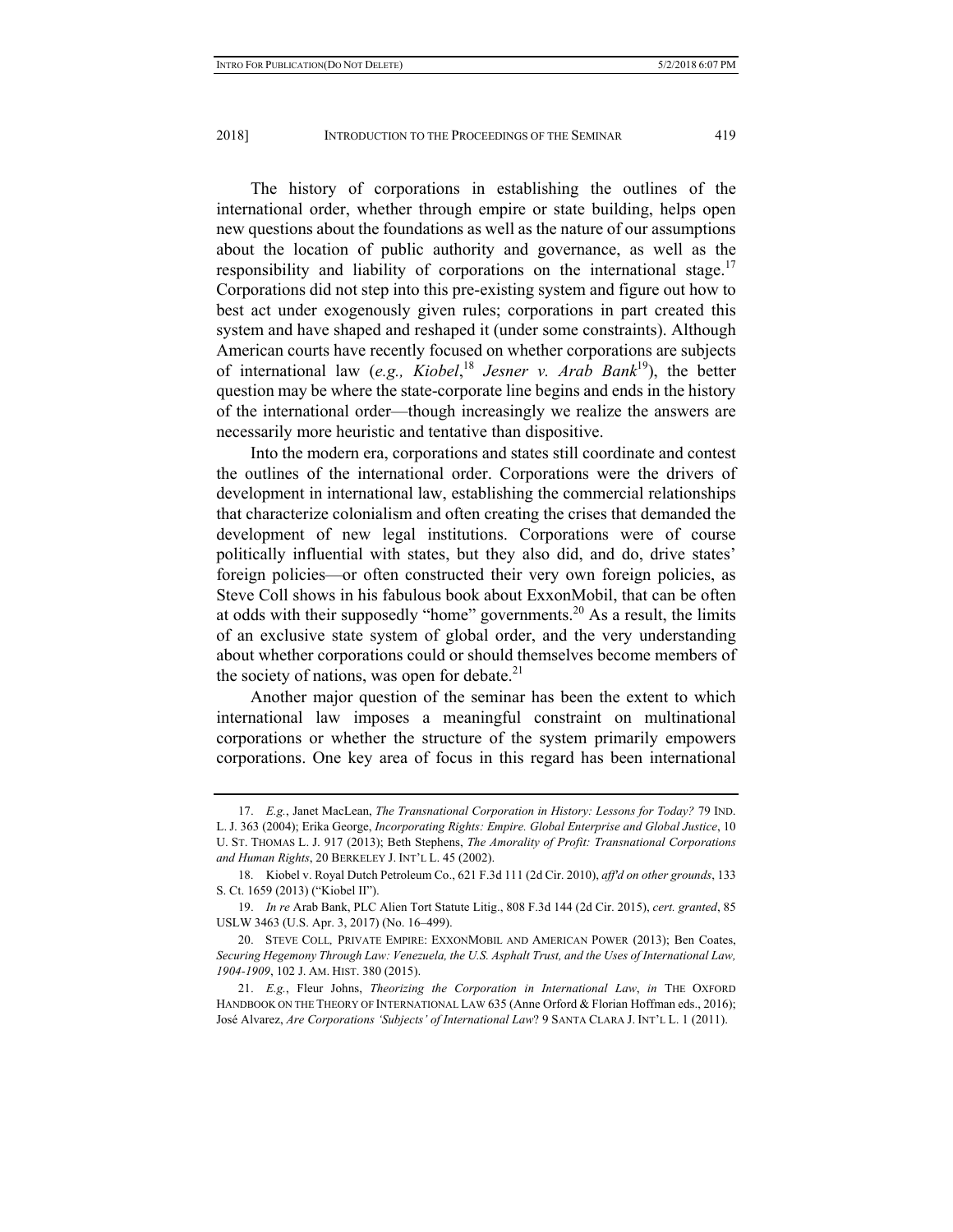investment law, which provides a forum and substantive law to adjudicate frictions between state power and corporate rights.<sup>22</sup> Bilateral investment treaties give corporations the right to standing to contest government's public policies in arbitral fora and to challenge national laws as unfair or inequitable to foreign investment. One notable area that multinational corporations have used investment treaties to question (and arguably chill) government regulation is anti-smoking legislation.<sup>23</sup> Sergio Puig's contribution here discusses how these dynamics have unfolded in the tobacco industry with some states bring cases on behalf of (and funded by) multinational tobacco companies and others contesting these advances, in defending against investment litigation and by carving industry exceptions in new investment treaties (such as the investment chapter of the Trans-Pacific Partnership). Indeed, as Puig highlights, large multinational corporations may have greater expertise in understanding international law, particularly as compared to developing states, and use this expertise as a means of resisting and reshaping global regulatory development.

Puig's article also picks up on another theme of the seminar: that of the familial relationships between corporate bodies. One of the characteristics of modern multinational corporations is the parent-subsidiary structure, where a controlling corporation – the parent – controls a host of subsidiary corporations directly or indirectly. Each of these subsidiaries are formally separate legal entities allowing the corporate parent to carry out global commercial operations while not officially being present in most national jurisdictions. This family relationship is critical to international investment law because it is the source of the vast majority of investment claims. The subsidiary structure of the corporation allows corporate parents to be at once the controlling entity of its foreign assets and a separate legal person who is the foreign investor for the purposes of international law. This corporate structure not only permits investor suits on behalf of subsidiaries but also permits significant treaty shopping possibilities, as multinational corporations can choose between bilateral investment agreements (based on the nationality of holding companies) for the best possible terms.

While international investment law is an example of how international law empowers corporations to contest the sovereignty of state policymaking, other strains of international law seek to impose obligations on

 <sup>22.</sup> *E.g.,* Alvarez, *supra* note 21; Gus Van Harten, *The Public-Private Distinction in the International Arbitration of Individual Claims Against the State*, 56 INT'L & COMP. L.Q. 371 (2007); Stephen D. Cohen, "*Multinational Corporations versus the Nation-State: Has Sovereignty Been Outsourced?*" *in* MULTINATIONAL CORPORATIONS AND FOREIGN DIRECT INVESTMENT: AVOIDING SIMPLICITY, EMBRACING COMPLEXITY 233–251 (2007).

 <sup>23.</sup> Sergio Puig, *The Internationalization of Tobacco Tactics*, 28 DUKE J. COMP. & INT'L L. 495 (2018).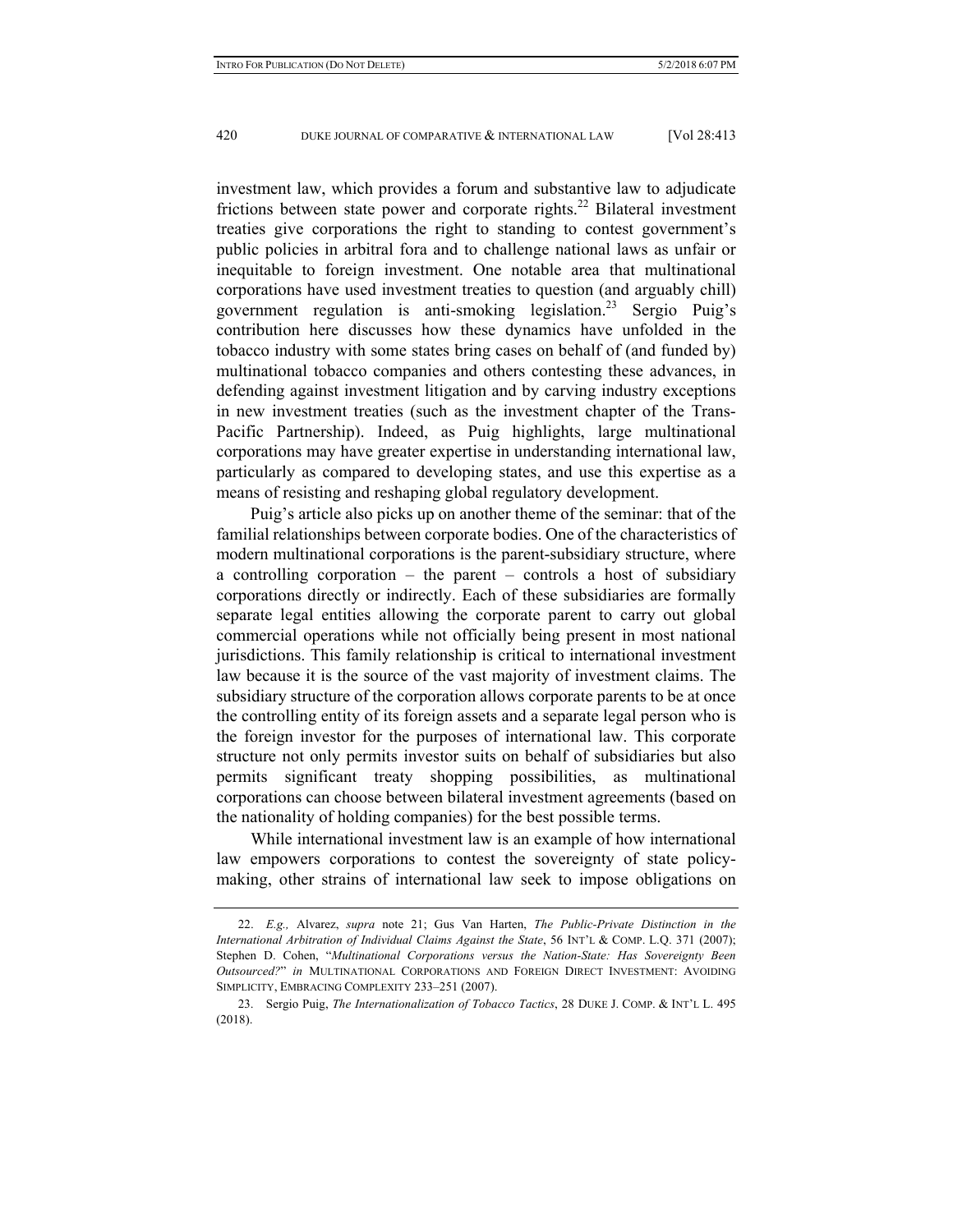multinational corporations. One of the primary drivers in this regard has been the push to extend the scope of human rights law beyond states to multinational corporations. The extent to which human rights law can be made or should be made binding on multinational corporations is a source of consistent and continued debate.24 John Ruggie's Guiding Principles on Business and Human Rights, which was unanimously adopted by the United Nations Human Rights Council (UNHRC), attempted to achieve a middle ground by positing an obligation for corporations to respect human rights while basing the primary obligation to respect, protect, and fulfill human rights with states. $^{25}$ 

Some human rights advocates have been critical of the Ruggie principles as not imposing direct obligations on corporations or advancing only top-down models of human rights.<sup>26</sup> Ruggie himself views the principles as "the end of the beginning" of addressing business and human rights challenges.<sup>27</sup> Where this conversation will go and the extent to which international law provides coordination between national corporate regulations is still an open question. The UNHRC recently convened negotiations for new business and human rights agreement that could impose direct substantive obligations on corporations, although as of yet, there is no clear sense what will be included in that treaty or whether it will garner any political support.28

In part to address the governance gaps between states – and the governance gaps created by states' very different human rights goals – numerous private groups have sought to increase public accountability of corporations under various ranking and reporting systems. These private groups generally work to involve multinational corporations in voluntary reporting systems that track human rights concerns. For instance,

 <sup>24.</sup> *See generally* Chris Jochnick, *Shifting Power on Business and Human Rights: States, Corporations and Civil Society in Global Governance*, *in* BUSINESS AND HUMAN RIGHTS: BEYOND THE END OF THE BEGINNING 129 (César Rodriguez-Garavito ed., 2017).

 <sup>25.</sup> John Ruggie, *Guiding Principles on Business and Human Rights: Implementing the United Nations "Protect, Respect and Remedy" Framework*, U.N. Doc. A/HRC/17/31 (Mar. 21, 2011).

 <sup>26.</sup> *See* Surya Deva, *Business and Human Rights: Time to Move Beyond the "Present?"*, *in* BUSINESS AND HUMAN RIGHTS: BEYOND THE END OF THE BEGINNING 62 (César Rodriguez-Garavito ed., 2017); Chris Albin-Lackey, *Without Rules: A Failed Approach to Corporate Accountability*, HUM. RTS. WATCH (Jan. 31, 2013), https://www.hrw.org/sites/default/files/related\_material/business.pdf.

 <sup>27.</sup> John G. Ruggie, Special Representative of the Secretary-General on the Issue of Human Rights and Transnational Corporations and Other Business Enterprises, Presentation of Report to United Nations Human Rights Council (May 30, 2011), http://www.ohchr.org/Documents/Issues/TransCorporations/ HRC%202011\_Remarks\_Final\_JR.pdf.

 <sup>28.</sup> Nicole R. Tuttle, *Human Rights Council Resolutions 26/9 and 26/22: Towards Corporate Accountability?*, 19 ASIL INSIGHTS (2015), https://www.asil.org/insights/volume/19/issue/20/humanrights-council-resolutions-269-and-2622-towards-corporate.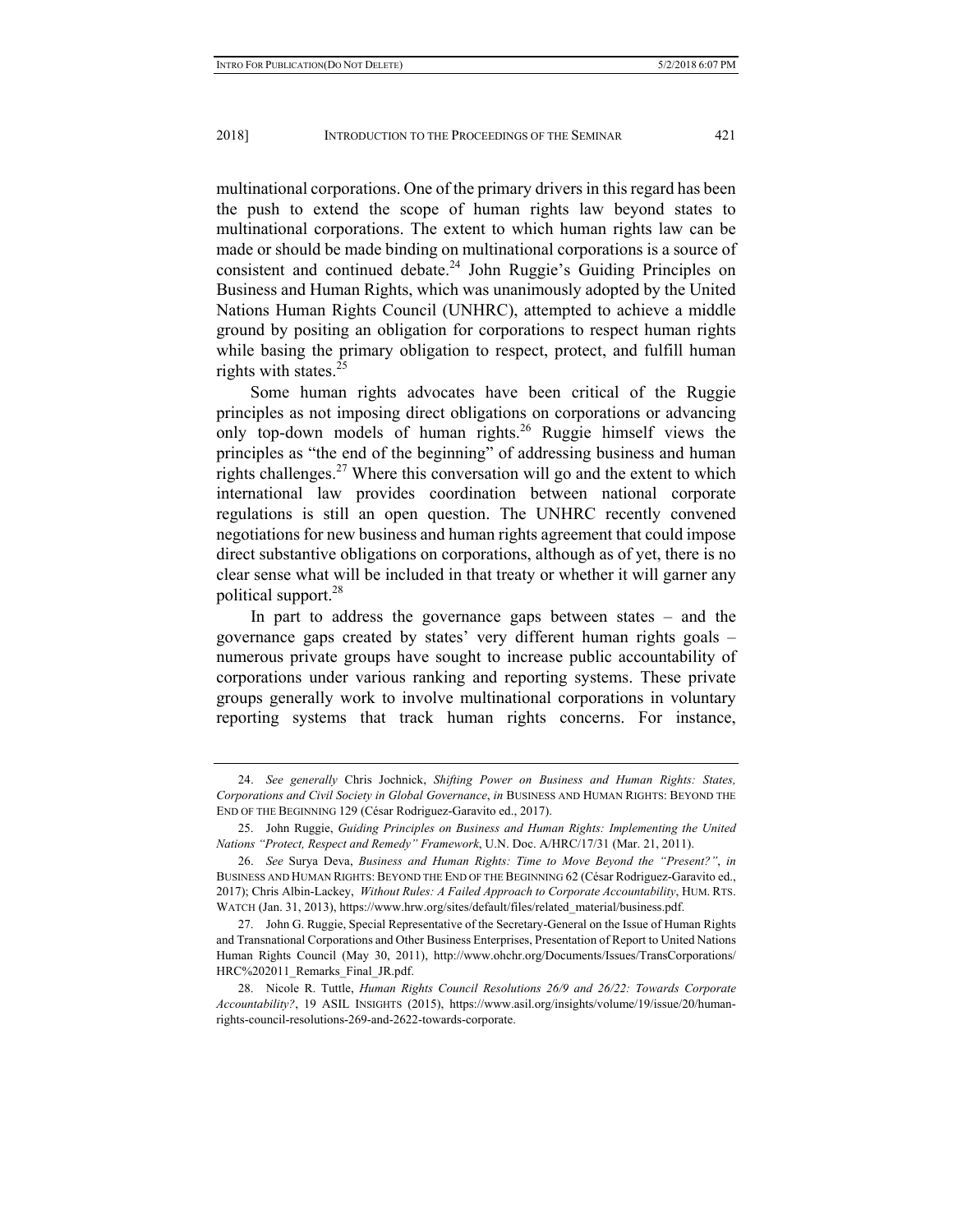corporations can harm free speech rights if internet providers share user data with governments who seek to arrest users for expressing political opinions. In her contribution to this issue, Erika George analyzes the role of multistakeholder initiatives in promoting respect for human rights by encouraging greater transparency for internet providers' policies towards user privacy through rankings.29 Beyond rankings, these initiatives attempt to build a conversation between businesses and advocacy groups that injects advocacy concerns into corporate policymaking. These projects have the potential to fill in some governance concerns in the international system, but they raise their own questions regarding what stakeholder interests are, what compromises the initiatives make, and how much the projects can influence corporate policy through consumer choice or shaming.

Rather than viewing corporations as economic black boxes that have effects on human rights or state power, the seminar has also sought to examine the internal workings of the corporation, examining its modes of discourse, internal logics, and justifications for operation. This frequently raised questions not only of law, economics, or history but also of culture: how corporations define their own existences and how their economic aims overlap and support their social aims, especially when they intersect with questions of ethnic, religious, or racial identity.<sup>30</sup> Taking seriously the idea that corporations are separate legal entities capable of holding social views, political opinions, and religious beliefs, corporations build identities that impact their relationship to managers, shareholders, and stakeholders. The social aims of the corporation's projects thus produce thorny questions, whether concerning the rights of corporations and their owners to exemptions from state law owing to particular religious beliefs (*e.g. Burwell v. Hobby Lobby*<sup>31</sup>) or to protect indigenous rights to land and autonomy within a postcolonial state system, as in the Maori-owned corporation in New Zealand.

Of course, at the core of all of this is the enduring question as to whether corporations are themselves persons, and if they are, what kind of persons they are—and what kinds of rights they possess. These are familiar and controversial issues, identified in U.S. history and politics, most frequently in the recent, oft-cited *Citizens United v. FEC*<sup>32</sup> case, but the debates

 <sup>29.</sup> Erika George, *Corporate Social Responsibility and Social Media Corporations: Incorporating Human Rights Through Rankings, Self-Regulation and Shareholder Resolutions*, 28 DUKE J. COMP. & INT'L L. 521 (2018).

 <sup>30.</sup> *See generally* Gwendolyn Gordon, *Culture in Corporate Law or: A Black Corporation, a Christian Corporation, and a Maori Corporation Walk into a Bar*, 39 SEATTLE U. L. REV. 353 (2016).

 <sup>31.</sup> Burwell v. Hobby Lobby Stores, Inc., 134 S. Ct. 2751 (2014).

 <sup>32. 558</sup> U.S. 310 (2010).